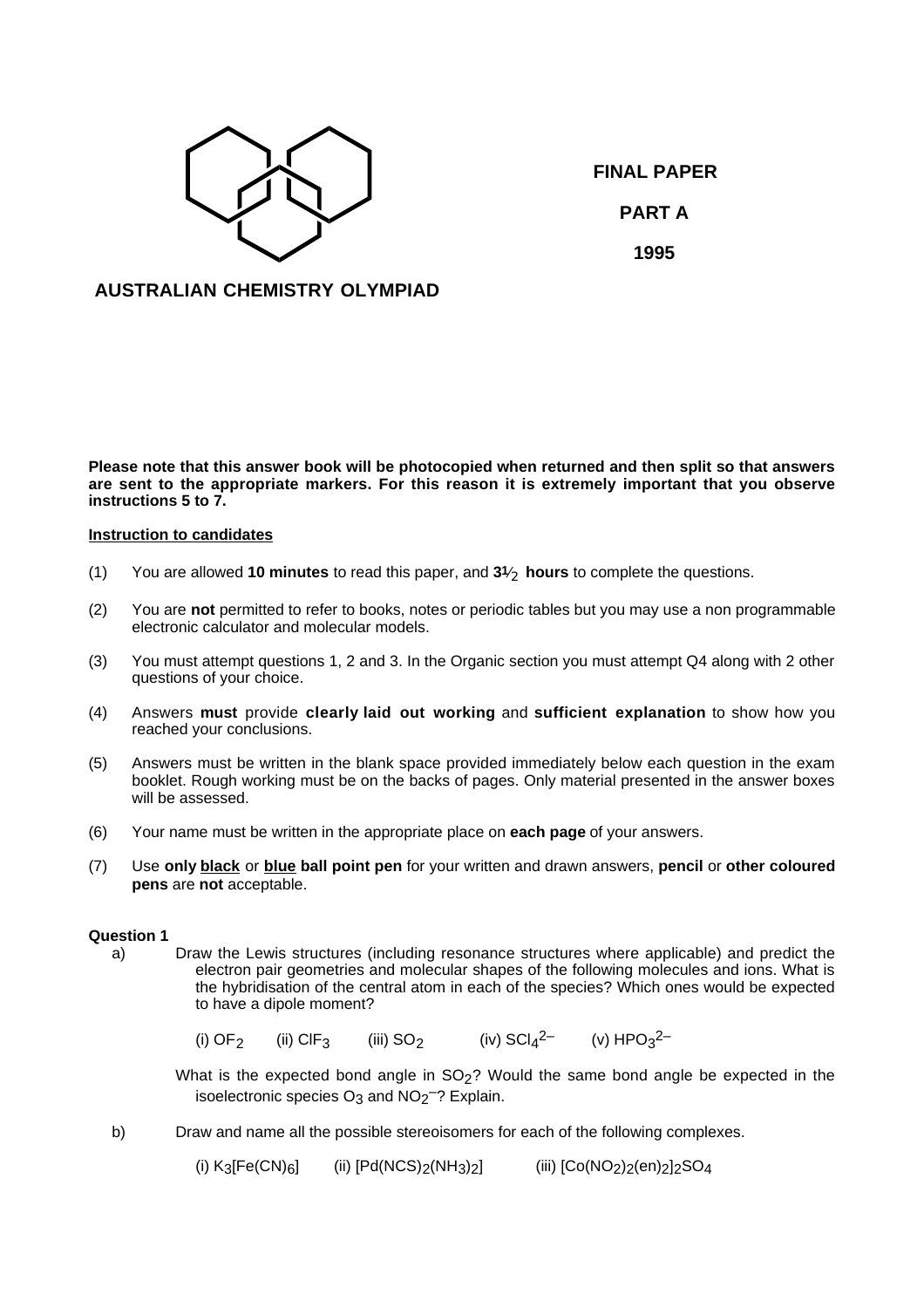Which, if any, of the above ligands can be considered to be ambidentate? Show by means of a diagram the ambidentate nature of the ligand.

c) For each of the following tris(ethylenediamine) complex ions draw a d-orbital splitting diagram and calculate the crystal field stabilisation energy (CFSE) in terms of  $\Delta_{\text{oct}}$  and the mean pairing energy P.

(i) [Ni(en)<sub>3</sub>]<sup>2+</sup> (ii) [Mn(en)<sub>3</sub>]<sup>2+</sup> (iii) [Cu(en)<sub>3</sub>]<sup>2+</sup> (iv) [Co(en)<sub>3</sub>]<sup>2+</sup> (v) [Fe(en)<sub>3</sub>]<sup>2+</sup>

Which of these species would be expected to be the most stable? Explain.

### **Question 2**

| <b>Data:</b> Relative atomic masses | CI 35.453 | C 12.011 | O 15.999 |
|-------------------------------------|-----------|----------|----------|
|                                     | H 1.008   | K 39.098 |          |

a) Derive a numerical value for the equilibrium constant for the reaction:

 $NH_4$ <sup>+</sup> + CH<sub>3</sub>COO<sup>-</sup>  $\overline{\phantom{1}}$  NH<sub>3</sub> + CH<sub>3</sub>COOH

**Data:** K<sub>a</sub>(CH<sub>3</sub>COOH) = 1.75 x 10<sup>-5</sup> and K<sub>b</sub>(NH<sub>3</sub>) = 1.76 x 10<sup>-5</sup>

Show all your calculations.

b) Explain how you would prepare 1.000L of a buffer of pH 9.60 from only 0.300 M Na<sub>2</sub>CO<sub>3</sub> and 0.200 M HCl.

**Data:** K<sub>a1</sub> (H<sub>2</sub>CO<sub>3</sub>) = 4.45 x 10<sup>-7</sup> and K<sub>a2</sub> (H<sub>2</sub>CO<sub>3</sub>) = 4.70 x 10<sup>-11</sup>

Show all your calculations and explain any approximations or assumptions you make.

c) The monochloroacetic acid (CICH<sub>2</sub>COOH) preservative in 100.0 mL of a carbonated beverage was extracted by shaking it with diethyl ether and then returned to aqueous solution as CICH<sub>2</sub>COO<sup>-</sup> by extraction with 1M NaOH. This aqueous extract was acidified and treated with  $50.00$  mL of 0.04521 M AgNO<sub>3</sub>.

The reaction is:

 $CICH_2COOH + Ag^+ + H_2O \longrightarrow HOCH_2COOH + H^+ + AgCl(s)$ 

After filtration of the AgCl, titration of the filtrate and washings required 10.43 mL of an NH<sub>4</sub>SCN solution. Titration of a blank taken through the entire procedure used 22.98 mL of the same NH<sub>4</sub>SCN solution.

Ag<sup>+</sup> reacts with SCN<sup>-</sup> to form AgSCN(s).

Calculate the weight (in mg) of CICH<sub>2</sub>COOH in the beverage sample. Show all your calculations.

d) A 1.217 g sample of commercial KOH, contaminated by  $K_2CO_3$  and H<sub>2</sub>O was dissolved in water and the resulting solution diluted to 500.0 mL. A 50.00 mL aliquot of this solution was treated with 40.00 mL of 0.05304 M HCl and boiled to remove  $CO<sub>2</sub>$ . The excess acid consumed 4.74 mL of 0.04983 M NaOH (phenolphthalein indicator).

An excess of BaCl<sub>2</sub> was added to another 50.00 mL aliquot to precipitate the carbonate as BaCO<sub>3</sub>. The solution was then titrated with 28.56 mL of the acid to the phenolphthalein endpoint.

Calculate the mass percentages of KOH,  $K<sub>2</sub>CO<sub>3</sub>$  and H<sub>2</sub>O in the sample, assuming that these are the only compounds present. Show all your calculations.

### **Question 3**

While on an intergalactic journey, the famous Nobel-prize winning physical chemist Professor O.B. Liant collected a new compound on a previously undiscovered planet. He decided to measure some of the physical properties of this compound, but having left his calorimeter in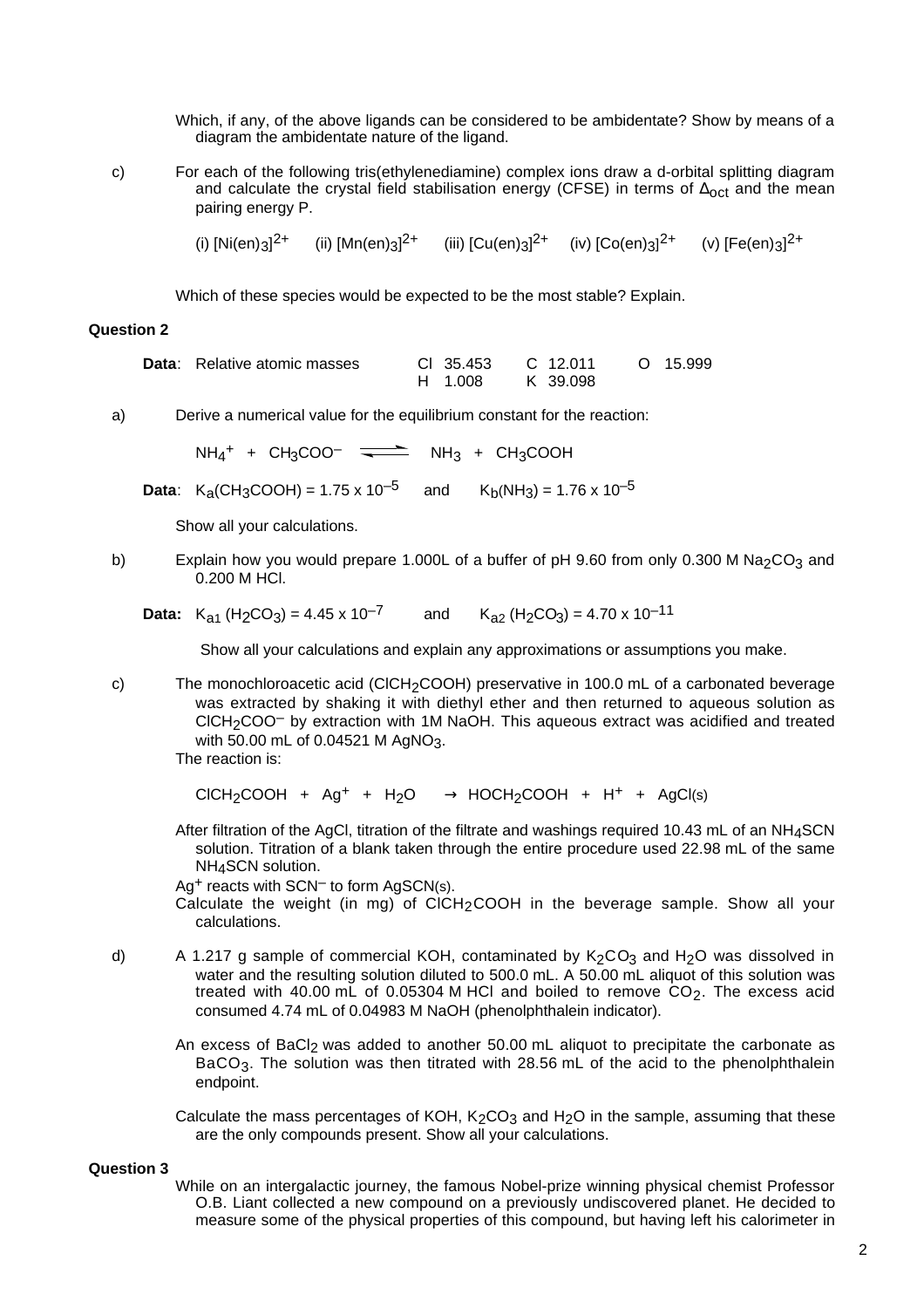his laboratory on Earth, he had to perform a more detailed set of experiments than is normally required in order to measure thermochemical properties.

He succeeded in making the following measurements.

- 1. density of solid =  $0.821$  g cm<sup>-3</sup>
- 2. density of liquid =  $0.793$  g cm<sup>-3</sup>
- 3. at 290 K, the unknown is a liquid with a vapour pressure of 10.534 kPa
- 4. at 300 K, the unknown is a liquid with a vapour pressure of 18.000 kPa
- 5. the normal freezing temperature is 280 K
- 6. the critical temperature is 412 °C

He also carried out two experiments:

- 1. When equal masses of benzene ( $\Delta H_{\rm vap}$  = 30.8 kJ mol<sup>-1</sup>, normal boiling point of 80.1 °C) and the unknown liquid were mixed at 290 K, the total vapour pressure was 10.466 kPa.
- 2. A small amount of a non-electrolyte was dissolved in the unknown liquid to form a dilute solution. The osmotic pressure of this solution at 290 K was 2.68 kPa. The freezing point of this solution was 5.49 mK lower than the normal freezing point.

Assume that all solutions are ideal.  $R = 8.315$  J/Kmol  $0 °C = 273.15$  K

Calculate the enthalpy of vaporisation of the unknown compound.

Calculate the molar mass of the unknown compound.



By constructing a partial (incomplete) phase diagram, calculate the temperature (to the nearest degree) and the pressure (to the nearest kPa) at the triple point of the unknown compound.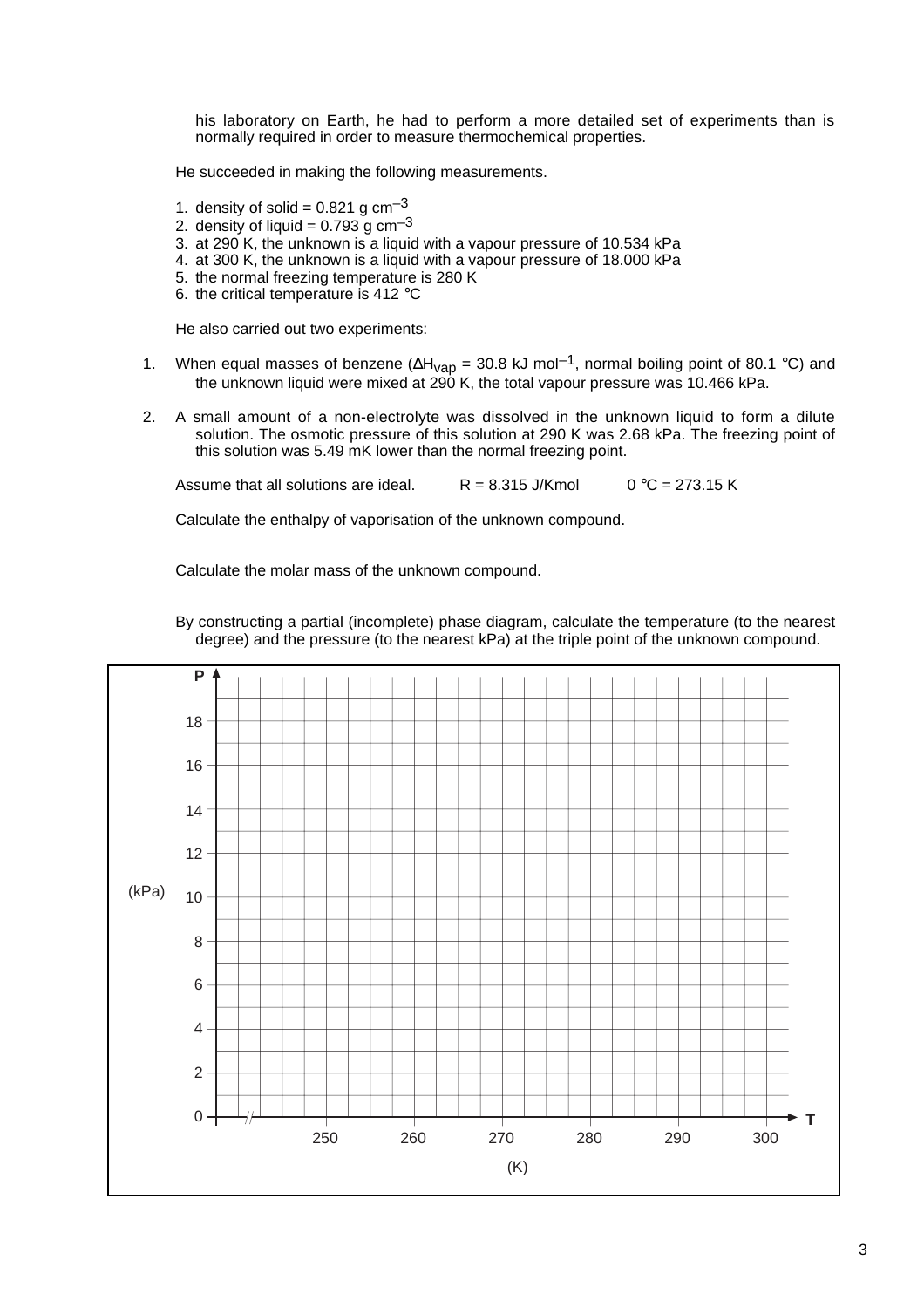## **Organic Section**

Students must attempt Question 4 and any 2 other questions of their choice in this section.

Students should spend  $\sim$  45 minutes on this section.

#### **Question 4**

- Ozonolysis is frequently the key to determining the structures of alkenes. The following example illustrates this point.
- A hydrocarbon **A** (C<sub>7</sub>H<sub>10</sub>) reacts with bromine to afford **B** (C<sub>7</sub>H<sub>10</sub>Br<sub>4</sub>).

How many double bond equivalents are present in **A** and what form are they likely to take?

- Treatment of **A** with ozone followed by dimethyl sulfide affords two and only two products, one being methanal ( formaldehyde) and the other  $\bf{B}$  ( $C_6H_8O_3$ ).
- How many double bond equivalents are there in **B** and what general statement can you make concerning the structure of **A** ?
- **B** is oxidised with K<sub>2</sub>Cr<sub>2</sub>O<sub>7</sub>/H<sub>2</sub>SO<sub>4</sub>(dil) to yield **C**, C<sub>6</sub>H<sub>8</sub>O<sub>5</sub>, which is soluble in sodium hydrogen carbonate.
- Heating **C** causes it to lose  $CO<sub>2</sub>$  to afford **D**,  $C<sub>5</sub>H<sub>8</sub>O<sub>3</sub>$ , also soluble in sodium hydrogen carbonate.

Such behaviour is associated with structural fragments

$$
\begin{array}{@{}c@{\hspace{1em}}c@{\hspace{1em}}}\n & R_2 \\
 & \ast \\
 & R_1 \sim C - C - C - CO_2H \\
 & \uparrow \\
 & O & R_3\n\end{array}
$$

**D** is reduced with sodium borohydride to yield **E** (C<sub>5</sub>H<sub>10</sub>O<sub>3</sub>) which may be resolved into enantiomers. **E** unlike **D** gives no reaction with 2,4-dinitrophenylhydrazine. Identify **A** to **E.**

#### **Question 5**

a) Chlorine adds to E-but-2-ene in methylene chloride as solvent to give meso-2,3-dichlorobutane [(2R,3S)-2,3-dichlorobutane]

Outline the mechanism for this reaction

- If the reaction is conducted in water, a chlorohydrin (a compound bearing OH and Cl on adjacent carbons) is obtained.
- Suggest a mechanism for this reaction to predict the stereochemistry of the chlorohydrin and draw a Fisher projection of your final product.

### **Either**

b) In the following reactions, a rearranged skeleton is observed in the principal product. Write a mechanism for each reaction that leads to the observed product.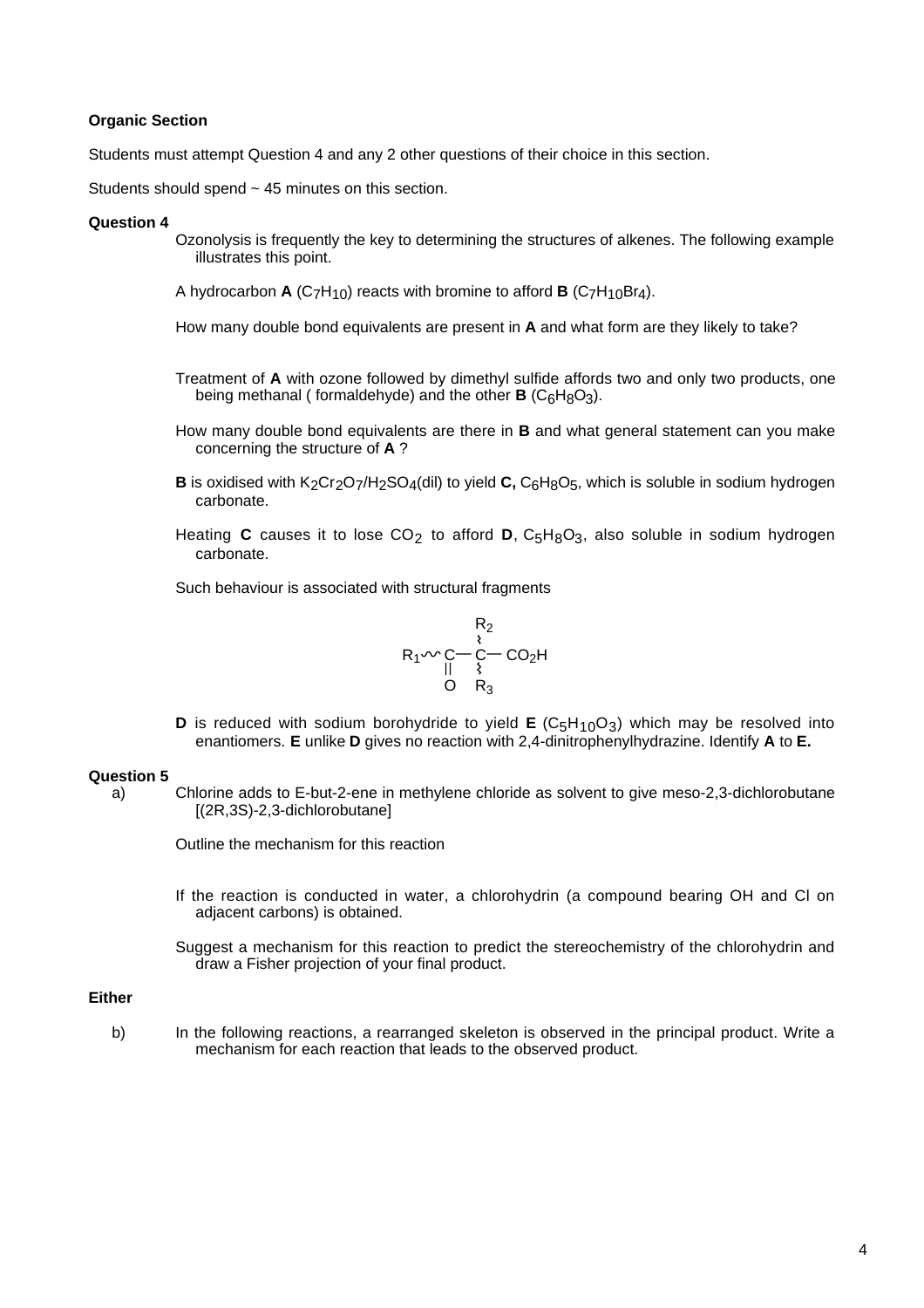

**Or**

c) The following reactions were carried out during research into the stereochemistry of the hydroboration reaction



Compounds **A** and **B** are steroisomers of each other and are formed in roughly equal amounts. Compound **A** is thermodynamically more stable than compound **B**.

- (i) Draw structural formulas for compounds **A** and **B** which clearly show their stereochemistry.
- (ii) Give a mechanism which accounts for the addition of the borane to the alkene.

#### **Question 6**

#### **Either**

a) Carbonyl groups are susceptible to attack by nucleophiles such as Grignard reagents (e.g. CH3MgI). In the absence of a leaving group the resulting alkoxide anion is subsequently protonated to give an alcohol. However in the presence of a leaving group further reaction can and does occur. Thus esters can be reacted with an appropriate Grignard reagent to yield tertiary alcohols.

Given the above information write a mechanism for the following reaction

$$
\begin{array}{ccc}\n & O & OH \\
Ph & O & \xrightarrow{\text{(i) } CH_{3}Mgl} & Ph - C - CH_{3} \\
 & OCH_{3} & & \xrightarrow{\text{(ii) } H^{+}} & Ph - C - CH_{3} \\
 & & & CH_{3} & \\
\end{array}
$$

b) Given your answer to (a) predict the outcome of the following reaction of dimethyl carbonate, in which the Grignard reagent is present in excess.

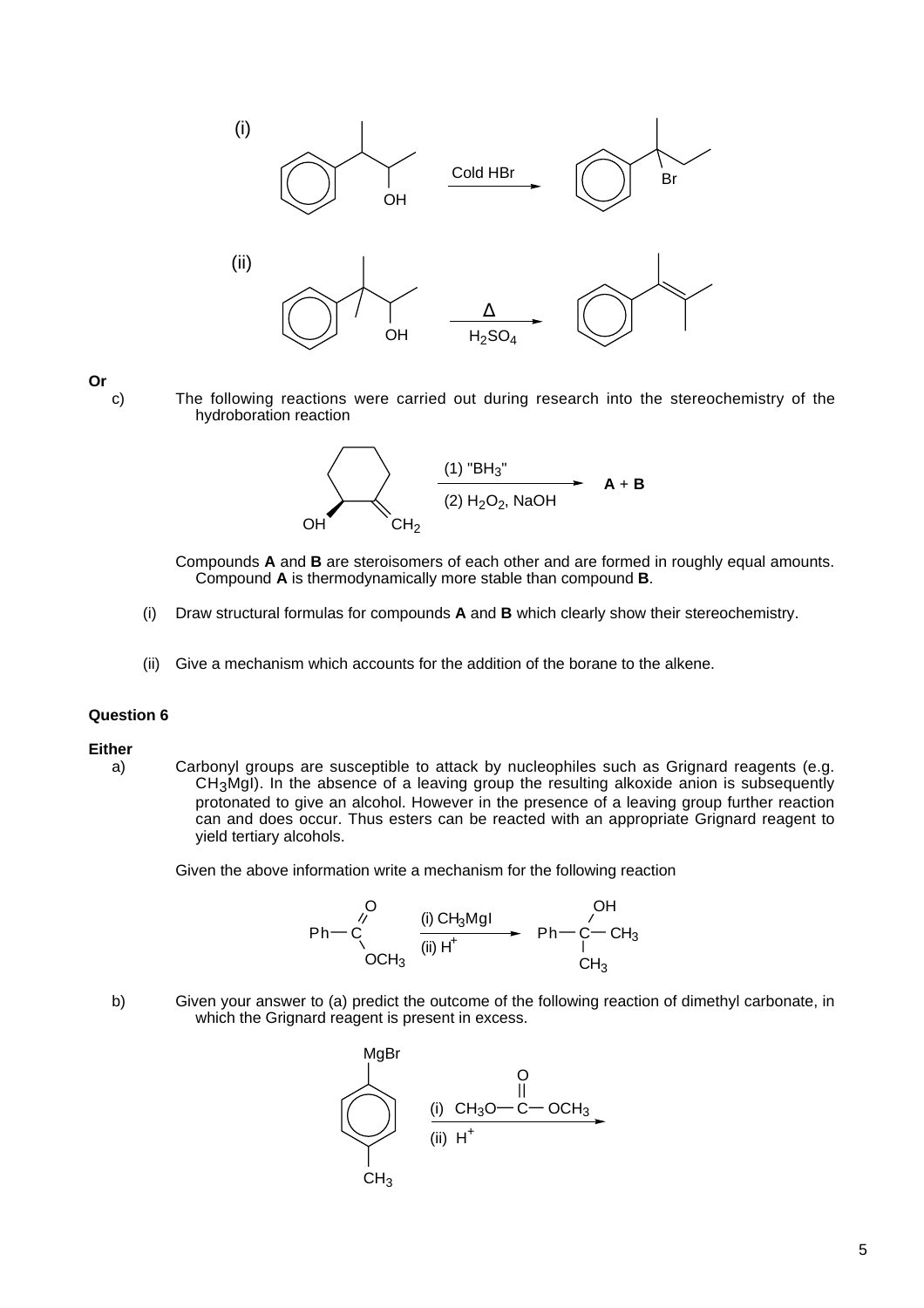c) When a methyl ketone is treated with a halogen in the presence of base, the following reaction, using acetone as an example, is observed.

| $CH_3$ — C— CH <sub>3</sub> + I <sub>2</sub> (excess) + NaOH |        |                     |                              | $\frac{H_2O}{H_3}$ CHI <sub>3</sub> + CH <sub>3</sub> -CO <sup>-</sup> Na <sup>+</sup> |
|--------------------------------------------------------------|--------|---------------------|------------------------------|----------------------------------------------------------------------------------------|
| acetone                                                      | iodine | sodium<br>hydroxide | trijodomethane<br>(iodoform) | sodium<br>acetate                                                                      |

The reaction is known as the haloform reaction because one of the products is a haloform (a trihalomethane) — iodoform in the reaction shown above. Propose a mechanism for the reaction. Some of the points to consider are why all of the halogen atoms substitute on one side of the ketone, and how the carbon—carbon bond is broken to give iodoform and a carboxylate anion.

d) Suggest a mechanism that accounts for the product observed for the following reaction



## **Question 7**

## **Either**

a) The azide anion (N<sub>3</sub><sup>-</sup>)is known to react by an S<sub>N</sub>2 pathway thousands of times more rapidly with 2-bromopentane than with its isomer neopentyl bromide (1-bromo-2,2-dimethylpropane) despite the fact that the leaving group is at a secondary site in the former compound and at a primary site in the latter.



- To reach the conclusion that the reaction with 2-bromopentane cited in a) did indeed occur through an  $S_N$ 2 reaction, the chemists studying the reaction did several additional experiments in which they:
	- (i) used optically active  $(R)$ -2-bromopentane.
	- (ii) doubled the concentration of alkyl bromide.
	- (iii) doubled the concentration of azide ion.

Predict what they would have seen in each experiment if the reaction really took place through an SN2 pathway and suggest a reason for the observed differences in reaction rates.

## **Or**